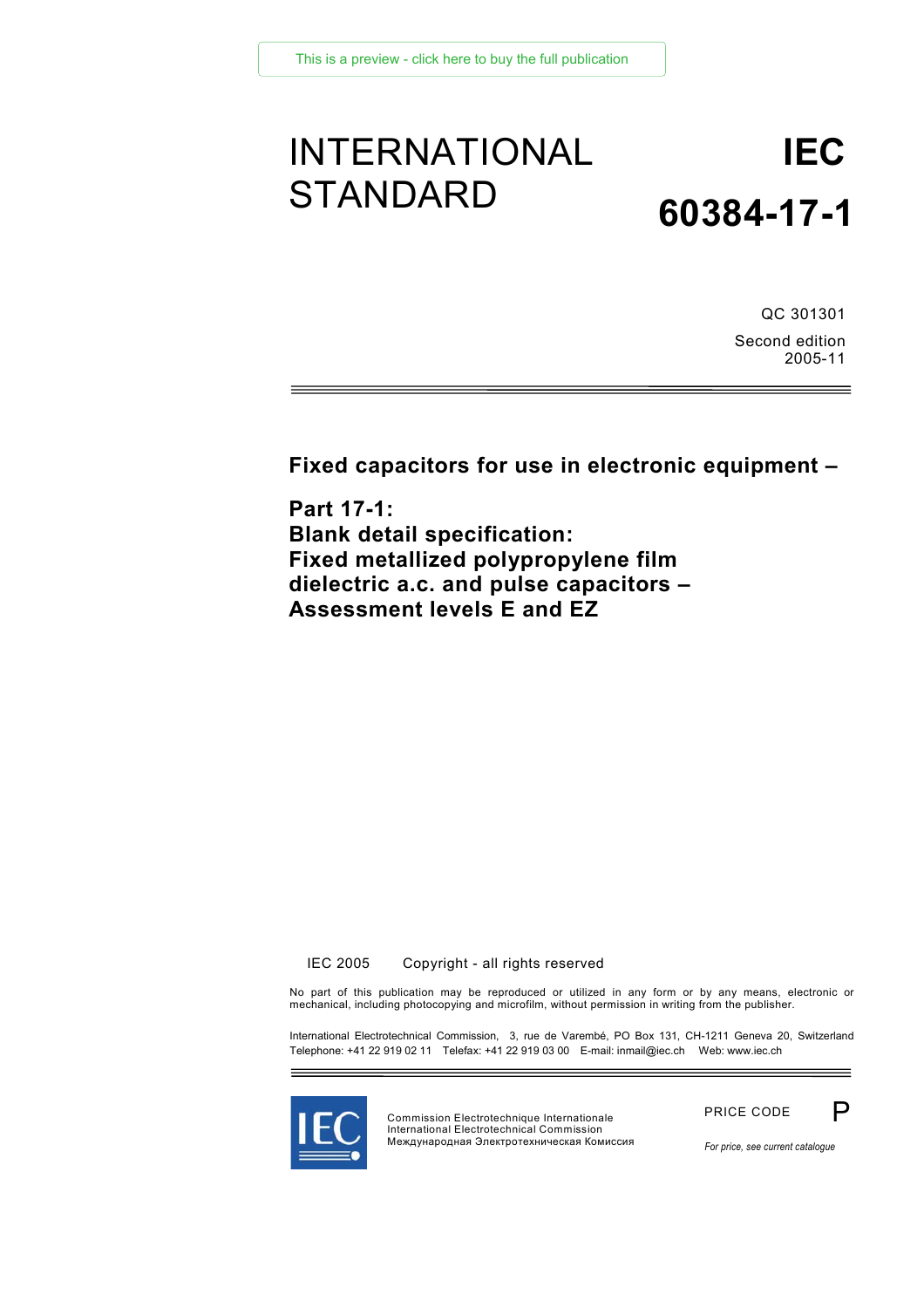# INTERNATIONAL ELECTROTECHNICAL COMMISSION  $\frac{1}{2}$

# **FIXED CAPACITORS FOR USE IN ELECTRONIC EQUIPMENT –**

# **Part 17-1: Blank detail specification: Fixed metallized polypropylene film dielectric a.c. and pulse capacitors – Assessment levels E and EZ**

# FOREWORD

- 1) The International Electrotechnical Commission (IEC) is a worldwide organization for standardization comprising all national electrotechnical committees (IEC National Committees). The object of IEC is to promote international co-operation on all questions concerning standardization in the electrical and electronic fields. To this end and in addition to other activities, IEC publishes International Standards, Technical Specifications, Technical Reports, Publicly Available Specifications (PAS) and Guides (hereafter referred to as "IEC Publication(s)"). Their preparation is entrusted to technical committees; any IEC National Committee interested in the subject dealt with may participate in this preparatory work. International, governmental and nongovernmental organizations liaising with the IEC also participate in this preparation. IEC collaborates closely with the International Organization for Standardization (ISO) in accordance with conditions determined by agreement between the two organizations.
- 2) The formal decisions or agreements of IEC on technical matters express, as nearly as possible, an international consensus of opinion on the relevant subjects since each technical committee has representation from all interested IEC National Committees.
- 3) IEC Publications have the form of recommendations for international use and are accepted by IEC National Committees in that sense. While all reasonable efforts are made to ensure that the technical content of IEC Publications is accurate, IEC cannot be held responsible for the way in which they are used or for any misinterpretation by any end user.
- 4) In order to promote international uniformity, IEC National Committees undertake to apply IEC Publications transparently to the maximum extent possible in their national and regional publications. Any divergence between any IEC Publication and the corresponding national or regional publication shall be clearly indicated in the latter.
- 5) IEC provides no marking procedure to indicate its approval and cannot be rendered responsible for any equipment declared to be in conformity with an IEC Publication.
- 6) All users should ensure that they have the latest edition of this publication.
- 7) No liability shall attach to IEC or its directors, employees, servants or agents including individual experts and members of its technical committees and IEC National Committees for any personal injury, property damage or other damage of any nature whatsoever, whether direct or indirect, or for costs (including legal fees) and expenses arising out of the publication, use of, or reliance upon, this IEC Publication or any other IEC Publications.
- 8) Attention is drawn to the Normative references cited in this publication. Use of the referenced publications is indispensable for the correct application of this publication.
- 9) Attention is drawn to the possibility that some of the elements of this IEC Publication may be the subject of patent rights. IEC shall not be held responsible for identifying any or all such patent rights.

International Standard IEC 60384-17-1 has been prepared by IEC technical committee 40: Capacitors and resistors for electronic equipment.

This second edition cancels and replaces the first edition published in 1987 and constitutes minor revisions related to tables, figures and references.

The text of this standard is based on the following documents:

| FDIS         | Report on voting |  |
|--------------|------------------|--|
| 40/1598/FDIS | 40/1631/RVD      |  |

Full information on the voting for the approval of this standard can be found in the report on voting indicated in the above table.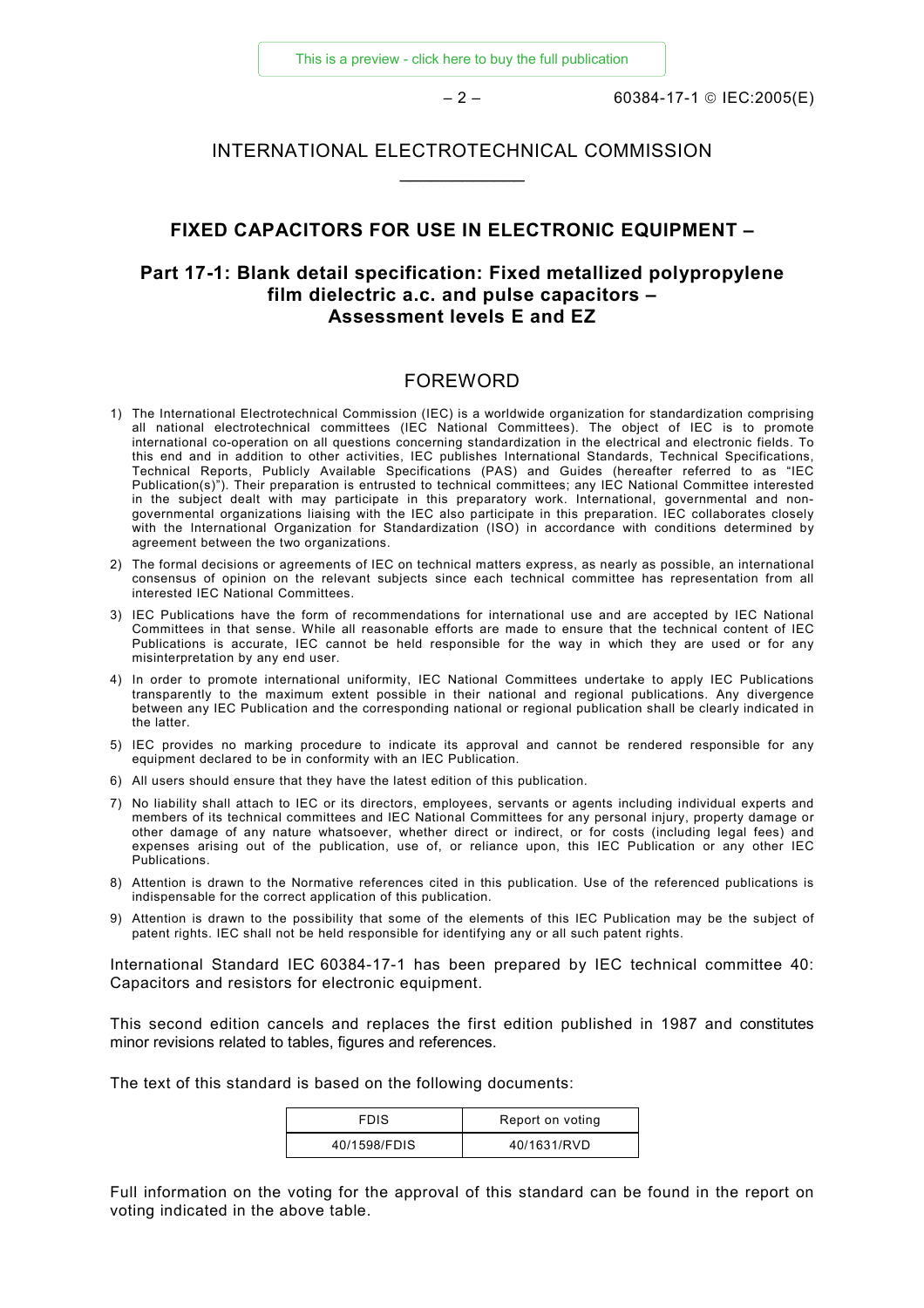60384-17-1 © IEC:20205(E) – 3 –

This publication has been drafted in accordance with the ISO/IEC Directives, Part 2.

IEC 60384 consists of the following parts, under the (new) general title *Fixed capacitors for use in electronic equipment:* 

- Part 1: Generic specification
- Part 2: Sectional specification: Fixed metallized polyethylene-terephthalate film dielectric d.c. capacitors
- Part 3: Sectional specification: Fixed tantalum chip capacitors
- Part 4: Sectional specification: Aluminium electrolytic capacitors with solid and non-solid electrolyte
- Part 5: Sectional specification: Fixed mica dielectric d.c. capacitors with a rated voltage not exceeding 3000 V – Selection of methods of test and general requirements
- Part 6: Sectional specification: Fixed metallized polycarbonate film dielectric d.c. capacitors
- Part 7: Sectional specification: Fixed polystyrene film dielectric metal foil d.c. capacitors
- Part 8: Sectional specification: Fixed capacitors of ceramic dielectric, Class 1
- Part 9: Sectional specification: Fixed capacitors of ceramic dielectric, Class 2
- Part 11: Sectional specification: Fixed polyethylene-terephthalate film dielectric metal foil d.c. capacitors
- Part 12: Sectional specification: Fixed polycarbonate film dielectric metal foil d.c. capacitors
- Part 13: Sectional specification: Fixed polypropylene film dielectric metal foil d.c. capacitors
- Part 14: Sectional specification: Fixed capacitors for electromagnetic interference suppression and connection to the supply mains
- Part 15: Sectional specification: Fixed tantalum capacitors with non-solid or solid electrolyte
- Part 16: Sectional specification: Fixed metallized polypropylene film dielectric d.c. capacitors
- Part 17: Sectional specification: Fixed metallized polypropylene film dielectric a.c. and pulse capacitors
- Part 18: Sectional specification: Fixed aluminium electrolytic chip capacitors with solid and non-solid electrolyte
- Part 19: Sectional specification: Fixed metallized polyethylene-terephthalate film dielectric chip d.c. capacitors
- Part 20: Sectional specification: Fixed metallized polyphenylene sulfide film dielectric chip d.c. capacitors
- Part 21: Sectional specification: Fixed surface mount multilayer capacitors of ceramic dielectric, Class 1
- Part 22: Sectional specification: Fixed surface mount multilayer capacitors of ceramic dielectric, Class 2
- Part 23: Sectional specification: Fixed surface mount metallized polyethylene naphthalate film dielectric d.c. capacitors
- Part 24: Sectional specification Surface mount fixed tantalum electrolytic capacitors with conductive polymer solid electrolyte (under consideration)
- Part 25: Sectional specification Surface mount fixed aluminium electrolytic capacitors with conductive polymer solid electrolyte (under consideration)

All sectional specifications mentioned above do have one or more blank detail specifications being a supplementary document, containing requirements for style, layout and minimum content of detail specifications.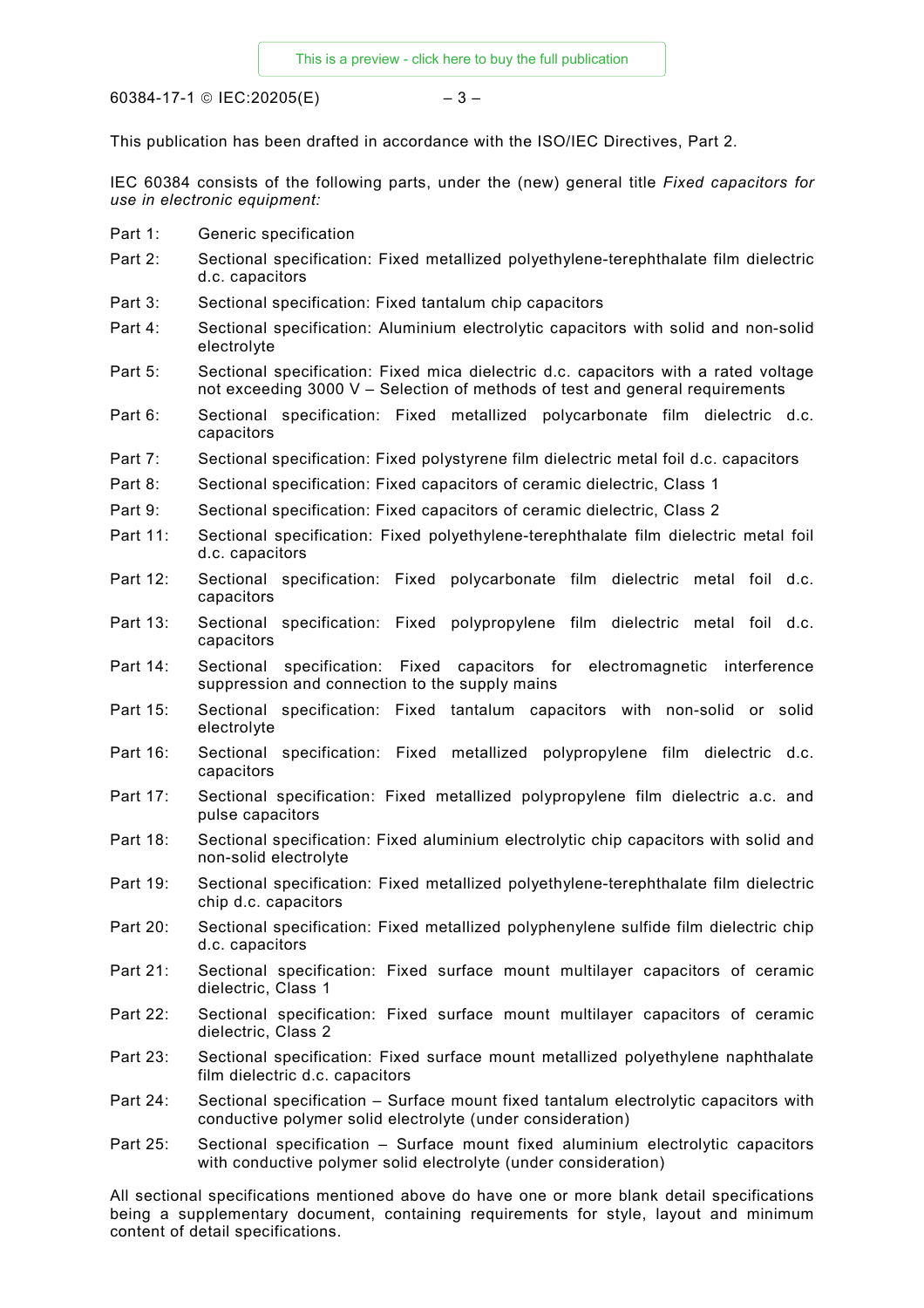$-4 - 60384 - 17 - 1 \circ \text{IEC:} 2005(E)$ 

The QC 301301 number that appears on the front cover of this publication is the specification number in the IECQ Quality Assessment System for Electronic Components.

The committee has decided that the contents of this publication will remain unchanged until the maintenance result date indicated on the IEC web site under "http://webstore.iec.ch" in the data related to the specific publication. At this date, the publication will be

- reconfirmed;
- withdrawn;
- replaced by a revised edition, or
- amended.

A bilingual version of this publication may be issued at a later date.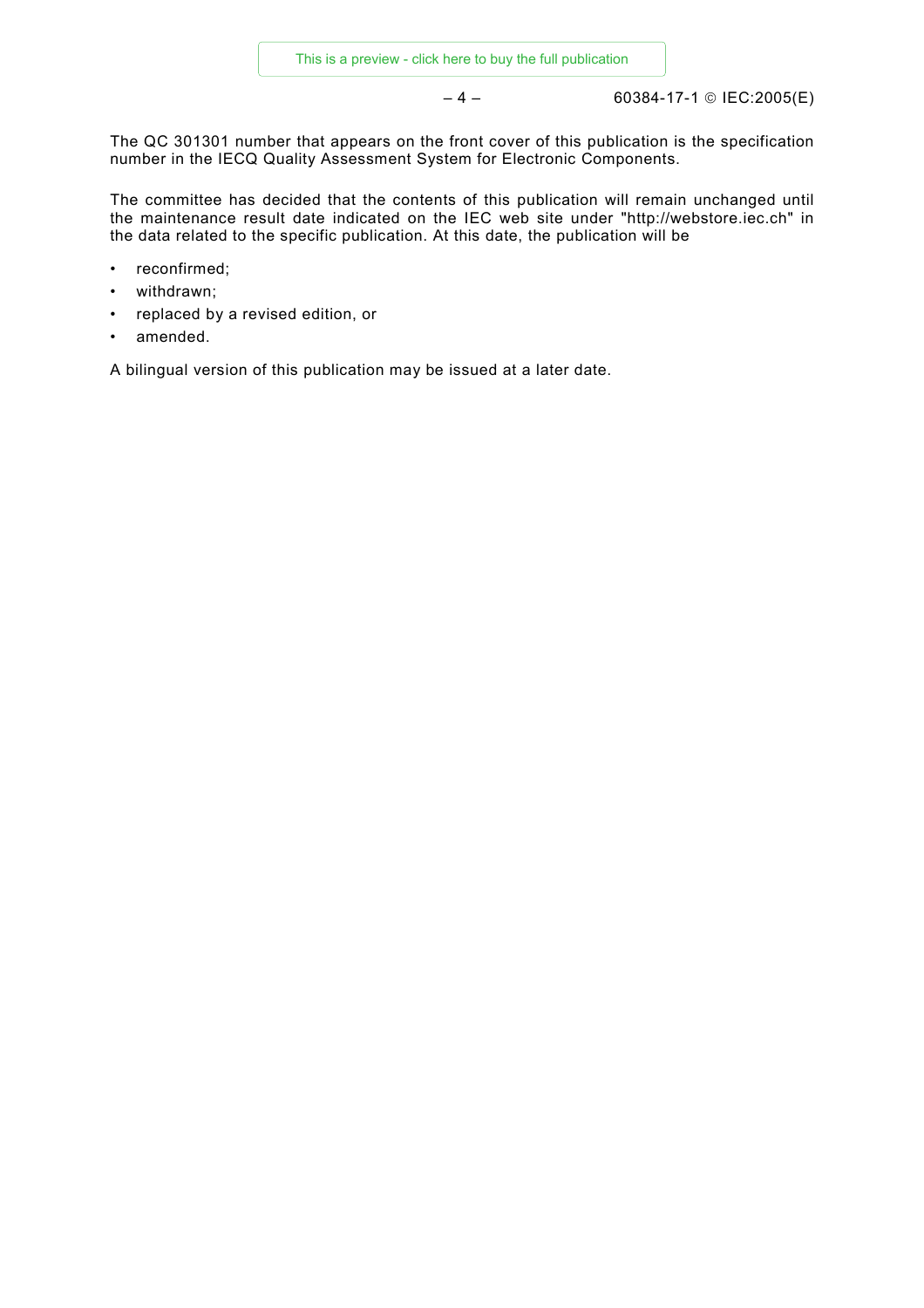60384-17-1 © IEC:20205(E) – 5 –

# **FIXED CAPACITORS FOR USE IN ELECTRONIC EQUIPMENT –**

# **Part 17-1: Blank detail specification: Fixed metallized polypropylene film dielectric a.c. and pulse capacitors – Assessment levels E and EZ**

# **INTRODUCTION**

# **Blank detail specification**

A blank detail specification is a supplementary document to the sectional specification and contains requirements for style and layout and minimum content of detail specifications. Detail specifications not complying with these requirements may not be considered as being in accordance with IEC specifications nor shall they be so described.

In the preparation of detail specifications the content of 1.4 of the sectional specification shall be taken into account.

The numbers between brackets on the first page correspond to the following information which shall be inserted in the position indicated:

#### **Identification of the detail specification**

- [1] The "International Electrotechnical Commission" or the National Standards Organization under whose authority the detail specification is drafted.
- [2] The IEC or National Standards number of the detail specification, date of issue and any further information required by the national system.
- [3] The number and issue number of the IEC or national generic specification.
- [4] The IEC number of the blank detail specification.

## **Identification of the capacitor**

- [5] A short description of the type of capacitor.
- [6] Information on typical construction (when applicable).

 NOTE When the capacitor is not designed for use in printed board applications, this must be clearly stated in the detail specification in this position.

- [7] Outline drawing with main dimensions which are of importance for interchangeability and/or reference to the national or international documents for outlines. Alternatively, this drawing may be given in an appendix to the detail specification.
- [8] Application or group of applications covered and/or assessment level.

 NOTE The assessment level(s) to be used in a detail specification must be selected from the sectional specification, 3.5.4. This implies that one blank detail specification may be used in combination with several assessment levels provided the grouping of the tests does not change.

[9] Reference data on the most important properties, to allow comparison between the various capacitor types.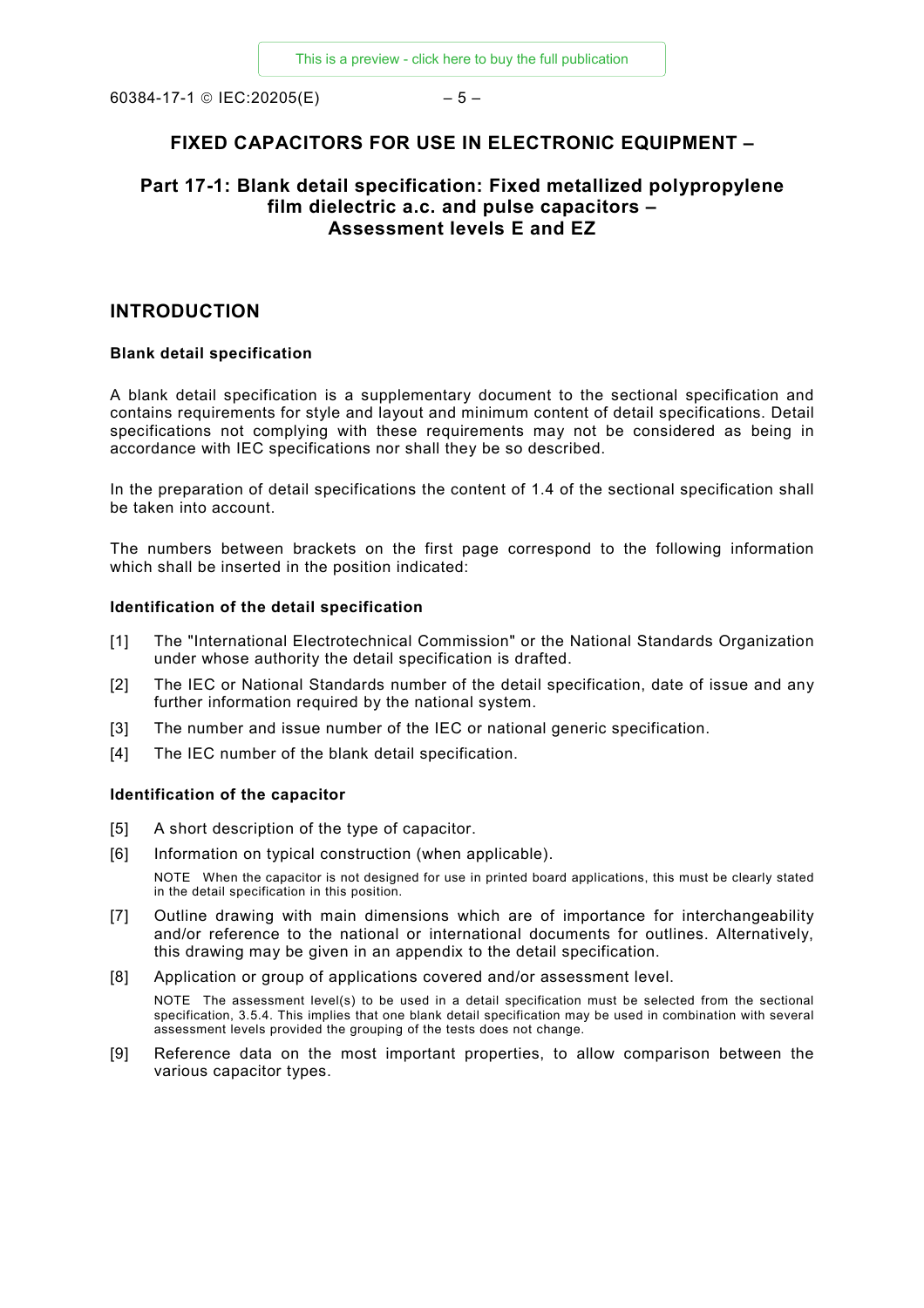$-6 - 60384 - 17 - 1 \odot \text{IEC:}2005(E)$ 

| $[1]$                                                                   | IEC 60384-17-1-XXX<br>QC XXXXXXXXXXX                                      | $[2]$ |  |
|-------------------------------------------------------------------------|---------------------------------------------------------------------------|-------|--|
| ELECTRONIC COMPONENTS OF ASSESSED QUALITY IN<br><b>ACCORDANCE WITH:</b> | IEC 60384-17-1<br>QC XXXXXX                                               | $[4]$ |  |
| $[3]$                                                                   | FIXED METALLIZED POLYPROPYLENE<br>FILM DIELECTRIC AC AND PULSE CAPACITORS |       |  |
| Outline drawing (see Table 1) (first angle projection)                  |                                                                           | $[5]$ |  |
| $[7]$                                                                   |                                                                           | [6]   |  |
|                                                                         | Assessment levels E and EZ<br>Performance grade:                          | [8]   |  |
| (Other shapes are permitted within the dimensions given)                | Stability grade:                                                          |       |  |
| NOTE For [1] to [9]: see previous page.                                 |                                                                           |       |  |

Information on the availability of components qualified to this detail specification is given in IEC QC 001005 [9]

# **1 General data**

# **1.1 Recommended method(s) of mounting (to be inserted)**

See IEC 60384-17, 1.4.2.

## **1.2 Dimensions**

| Table 1 – Case size reference and dimensions |  |
|----------------------------------------------|--|
|----------------------------------------------|--|

| Case size reference                                                                                                                       | <b>Dimensions</b> |   |   |   |  |  |
|-------------------------------------------------------------------------------------------------------------------------------------------|-------------------|---|---|---|--|--|
|                                                                                                                                           | Ø                 | L | H | d |  |  |
|                                                                                                                                           |                   |   |   |   |  |  |
|                                                                                                                                           |                   |   |   |   |  |  |
|                                                                                                                                           |                   |   |   |   |  |  |
| When there is no case size reference, Table 1 may be omitted and the dimensions shall be given in Table 2,<br>which then becomes Table 1. |                   |   |   |   |  |  |

The dimensions shall be given as maximum dimensions or as nominal dimensions with a tolerance.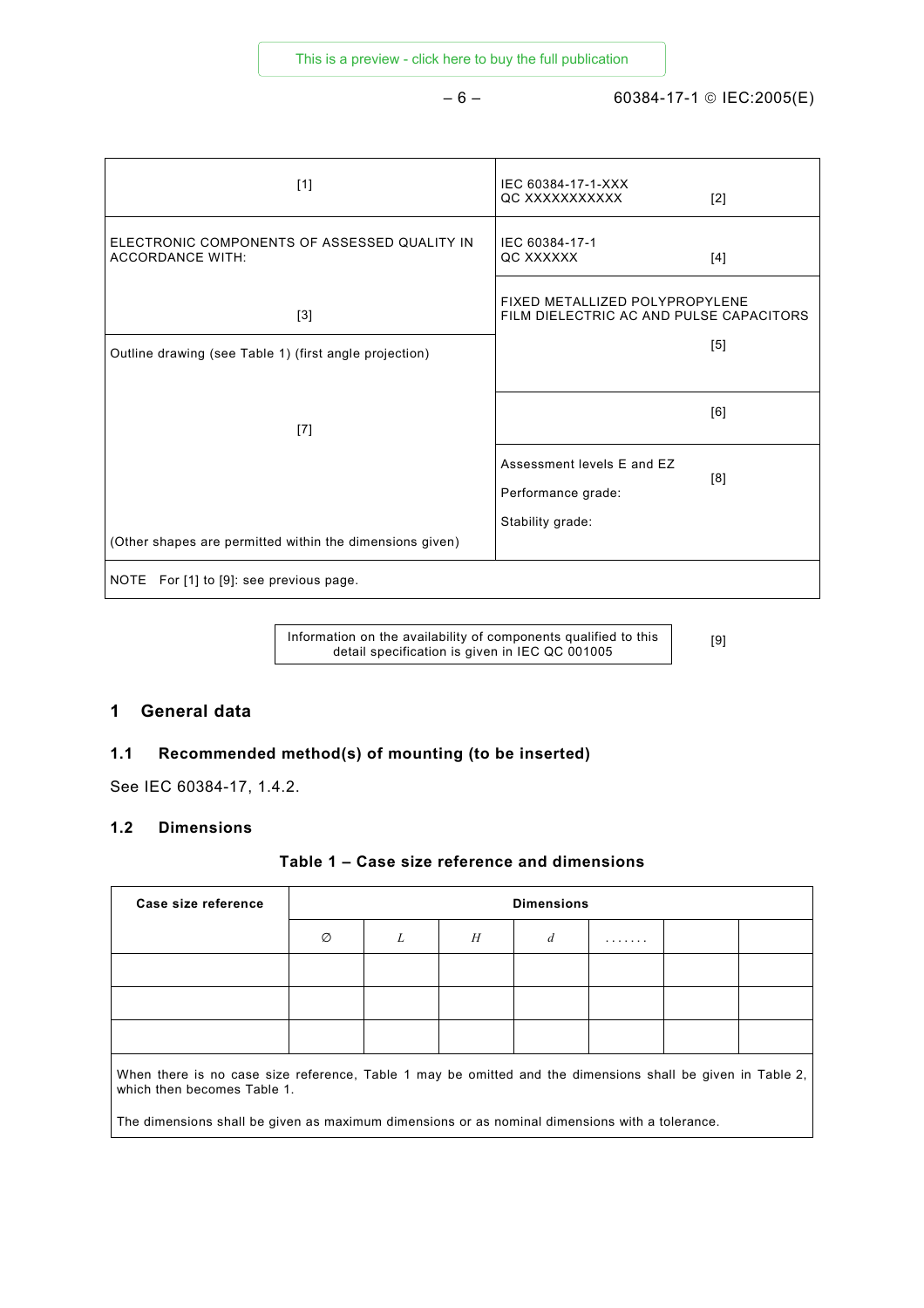60384-17-1 © IEC:20205(E) – 7 –

# **1.3 Ratings and characteristics**

Capacitance range (see Table 2)

Tolerance on rated capacitance

Rated voltage (see Table 2)

– rated d.c. voltage (if applicable)

– rated a.c. voltage (and frequency if different from 50/60 Hz)

Category voltage (if applicable) (see Table 2)

Climatic category

AC rated temperature

Tangent of loss angle (frequency ...) (see Table 2)

Insulation resistance (see Table 2)

Rated peak current or rated voltage pulse slope  $\frac{(\mathrm{d} U)}{(\mathrm{d} t)_\mathsf{R}}$  $\frac{d(U)}{dt|R}$  (if applicable)

Sinusoidal rated a.c. current (at reference frequency ...) and derating curve versus temperature (if applicable)

Reference frequency (if applicable)

### **Table 2 – Values of capacitance, a.c. voltage and peak current (or voltage pulse slope), related to case sizes**

| Rated a.c. voltage $(U_{R-})$                      |                                               |                               |                                               |                               |
|----------------------------------------------------|-----------------------------------------------|-------------------------------|-----------------------------------------------|-------------------------------|
| Category voltage <sup>1)</sup> ( $U_{Cz}$ )        |                                               |                               |                                               |                               |
|                                                    | Rated<br>capacitance<br>(in $nF$ or $\mu F$ ) | Peak<br>current<br>or $dU/dt$ | Rated<br>capacitance<br>(in $nF$ or $\mu F$ ) | Peak<br>current<br>or $dU/dt$ |
| Case size reference                                |                                               |                               |                                               |                               |
| <sup>1)</sup> If different from the rated voltage. |                                               |                               |                                               |                               |

## **Table 2a (if applicable) – Rated a.c. current related to rated a.c. voltage and rated capacitance and case sizes**

| Rated a.c. voltage $(U_{R_2})$         |                                                   |           |                                                   |           |
|----------------------------------------|---------------------------------------------------|-----------|---------------------------------------------------|-----------|
| Rated a.c. current                     | Rated<br>capacitance<br>(in $nF$ and/or $\mu F$ ) | Case size | Rated<br>capacitance<br>(in $nF$ and/or $\mu F$ ) | Case size |
|                                        |                                                   |           |                                                   |           |
| NOTE Other presentations are possible. |                                                   |           |                                                   |           |